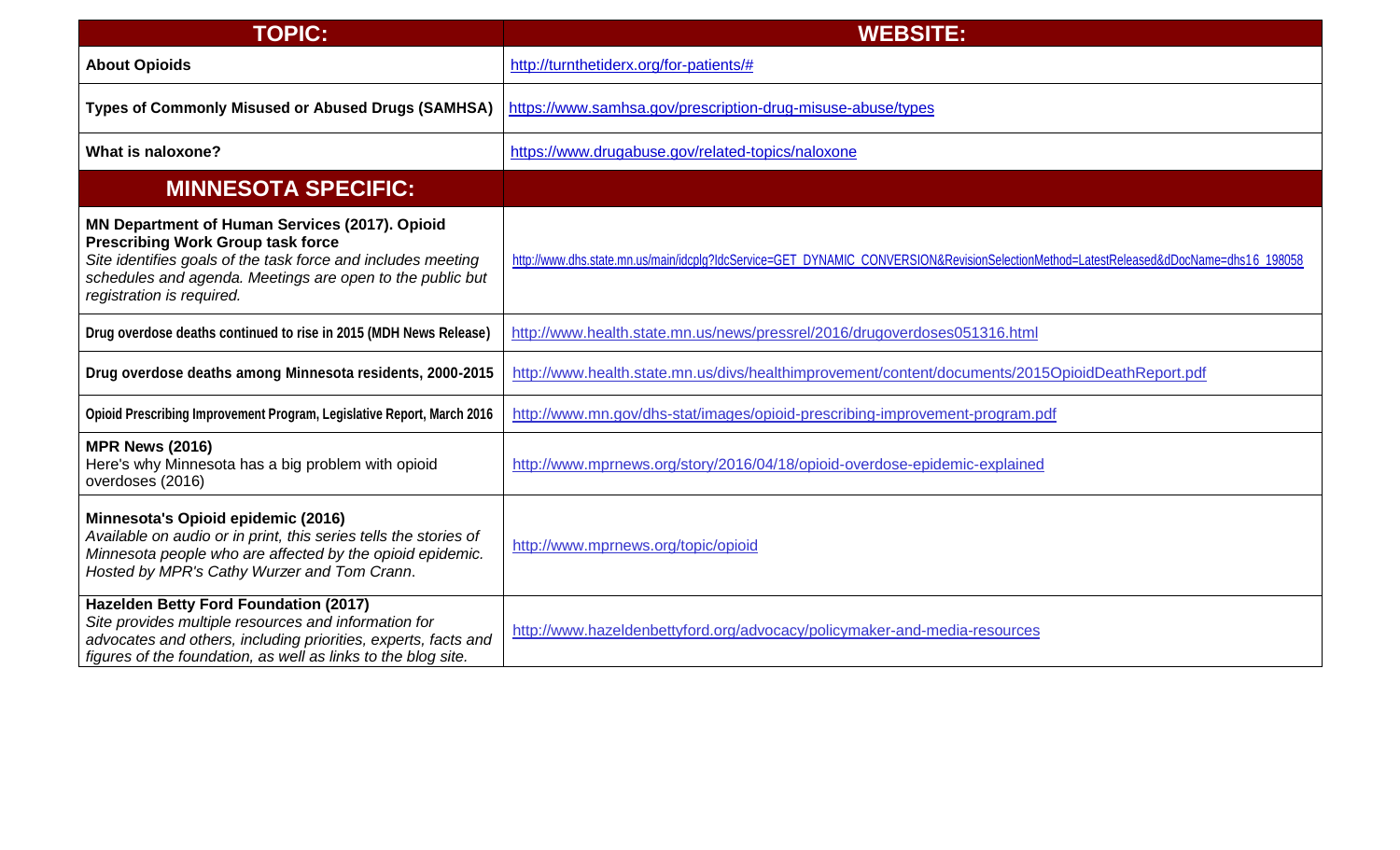| Hazelden Betty Ford Foundation. (June 10, 2015).<br>Survey Finds Risky Opioid Use Among College-Age<br>Youth, With Limited Knowledge of the Danger or Where<br>to Get Help.<br>Report describes young adults' attitudes and knowledge of<br>opioid use and access, as found in a 2015 Q Market<br>Research of Minnesota survey.<br>Links to additional resources are provided.                                                              | http://www.hazeldenbettyford.org/about-us/news-and-media/press-release/opioid-use-among-college-youth                            |
|---------------------------------------------------------------------------------------------------------------------------------------------------------------------------------------------------------------------------------------------------------------------------------------------------------------------------------------------------------------------------------------------------------------------------------------------|----------------------------------------------------------------------------------------------------------------------------------|
| Polk County - Drug Take Back- Drop Box Locations<br>Encourage family and community members to utilize<br>available take back/drop box locations.                                                                                                                                                                                                                                                                                            | http://www.co.polk.mn.us/index.asp?SEC=807E3E09-A2F6-4259-B5CB-836191240520&DE=F4AA9F39-491F-4D69-BF17-7D3E91D2A4D7&Type=B_BASIC |
| <b>NATIONAL:</b>                                                                                                                                                                                                                                                                                                                                                                                                                            |                                                                                                                                  |
| Summary of state laws to reduce overdose deaths                                                                                                                                                                                                                                                                                                                                                                                             | https://www.networkforphl.org/_asset/qz5pvn/legal-interventions-to-reduce-overdose.pdf                                           |
| <b>Opioid Hospital Stays ED Visits by State</b>                                                                                                                                                                                                                                                                                                                                                                                             | https://www.hcup-us.ahrq.gov/reports/statbriefs/sb219-Opioid-Hospital-Stays-ED-Visits-by-State.jsp                               |
| Kamp, Jon and Campo-Flores, Arian. (Oct. 5, 2016). The<br>Pill Makers Next Door: How America's Opioid Crisis Is<br><b>Spreading. The Wall Street Journal.</b>                                                                                                                                                                                                                                                                               | http://www.wsj.com/articles/the-pill-makers-next-door-how-americas-opioid-crisis-is-spreading-1475693346                         |
| New Primer to Address the Opioid Epidemic in Rural<br><b>America</b><br>The National Academy for State Health Policy has<br>developed a primer and infographic for Medicaid officials<br>and healthcare providers working to reduce opioid addiction<br>in their state's rural areas. It details the role HRSA-<br>supported safety net provider's play in improving emergency<br>medical intervention and treatment to Medicaid enrollees. | http://nashp.org/intervention-treatment-and-prevention-strategies-to-address-opioid-use-disorders-in-rural-areas/                |
| <b>Opioid Overdose Prevention Toolkit</b><br>Equips health care providers, communities, and local<br>governments with material to develop practices and policies<br>to help prevent opioid-related overdoses and deaths. It<br>addresses issues for health care providers, first responders,<br>treatment providers, and those recovering from opioid<br>overdose.                                                                          | https://www.samhsa.gov/capt/tools-learning-resources/opioid-overdose-prevention-toolkit                                          |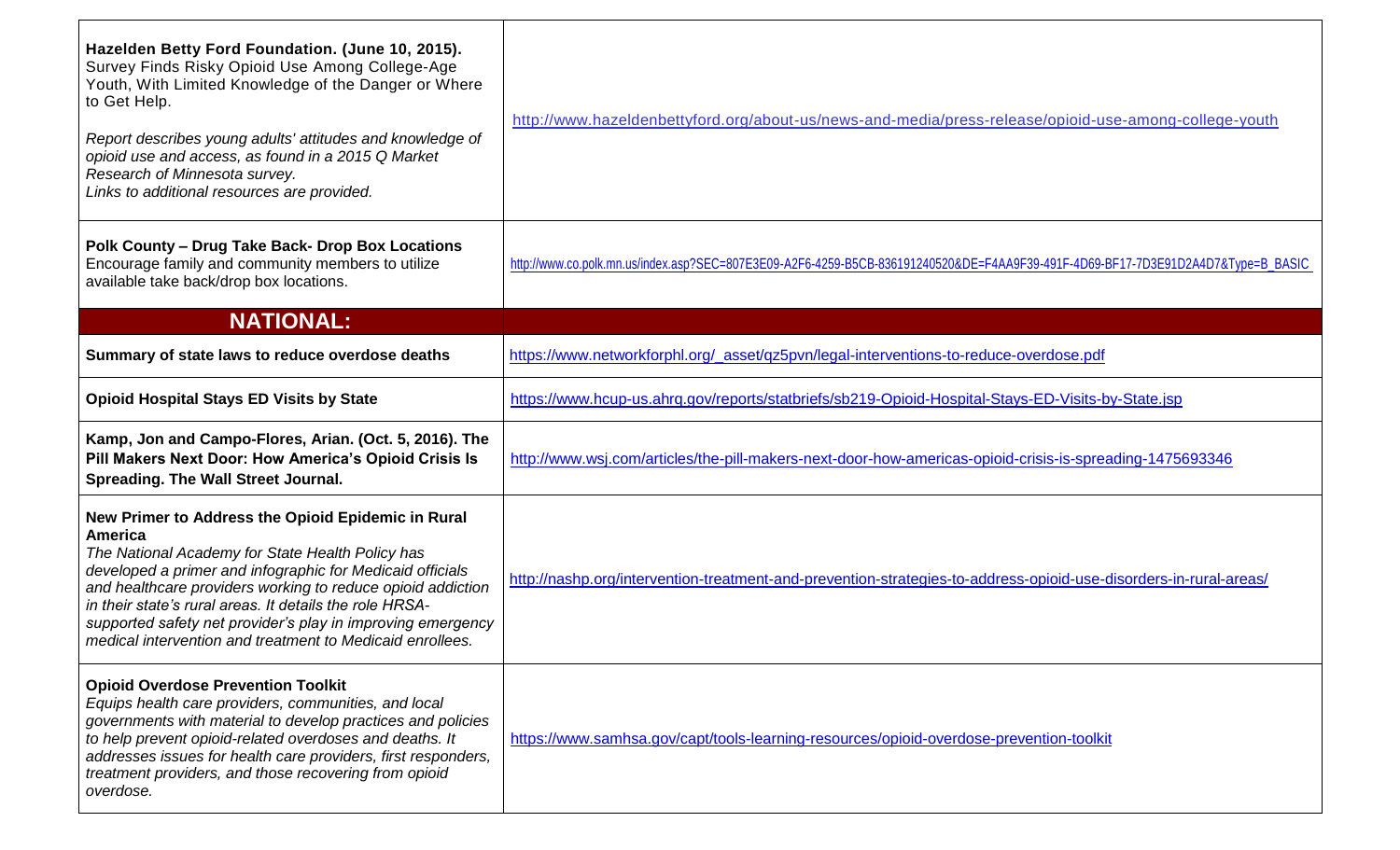| A Prescription for Action: Local Leadership in Ending<br>the Opioid Crisis<br>A new joint report from National Association of Counties<br>(NACo) and the National League of Cities (NLC) examines<br>how cities and counties can strengthen collaboration with<br>each other and state, federal, private-sector and non-profit<br>partners to tackle the opioid crisis including misuse,<br>diversion, overdose and death.<br><b>FINANCIAL IMPACT:</b> | http://opioidaction.org/wp-content/uploads/2016/11/NACo-NLC_JointOpioidReport_FINAL.pdf                                            |
|--------------------------------------------------------------------------------------------------------------------------------------------------------------------------------------------------------------------------------------------------------------------------------------------------------------------------------------------------------------------------------------------------------------------------------------------------------|------------------------------------------------------------------------------------------------------------------------------------|
|                                                                                                                                                                                                                                                                                                                                                                                                                                                        |                                                                                                                                    |
| <b>Health Spending Related to Opioid Treatment Rises</b><br>A new report from the Census Bureau shows a more than<br>1,300 percent rise in spending by health insurers in a four-<br>year period on patients with a diagnosis of opioid<br>dependence or abuse.                                                                                                                                                                                        | http://khn.org/news/study-health-spending-related-to-opioid-treatment-rose-more-than-1300-percent/                                 |
| The Costs of the Opioid Epidemic<br>A new study estimates prescription opioid overdose, abuse<br>and dependence costs \$78.5 billion annually in the United<br>States.                                                                                                                                                                                                                                                                                 | http://www.newswise.com/articles/costs-of-us-prescription-opioid-epidemic-estimated-at-78-5-billion                                |
| <b>Healthcare</b>                                                                                                                                                                                                                                                                                                                                                                                                                                      |                                                                                                                                    |
| Mettner, Jeanne (2013). The Opioid Crisis<br>Although statistics are somewhat dated, this article offers a<br>strong and readable overview of how the opioid crisis has<br>developed and explains what the medical community is<br>doing to counter the current situation.                                                                                                                                                                             | http://pubs.royle.com/article/The+Opioid+Crisis/1330890/0/article.html                                                             |
| Surgeon General's Program for safe opioid prescribing                                                                                                                                                                                                                                                                                                                                                                                                  | http://turnthetiderx.org/#                                                                                                         |
| Managing Chronic Pain in Adults With or in Recovery<br><b>From Substance Use Disorders</b><br>Equips clinicians with practical guidance and tools for<br>treating chronic pain in adults with a history of substance<br>abuse. Discusses chronic pain management, including<br>treatment with opioids, and offers information about<br>substance abuse assessments and referrals.                                                                      | http://store.samhsa.gov/product/TIP-54-Managing-Chronic-Pain-in-Adults-With-or-in-Recovery-From-Substance-Use-Disorders/SMA13-4671 |
| <b>Non-opioid Treatments for Chronic Pain</b>                                                                                                                                                                                                                                                                                                                                                                                                          | https://www.cdc.gov/drugoverdose/pdf/alternative_treatments-a.pdf                                                                  |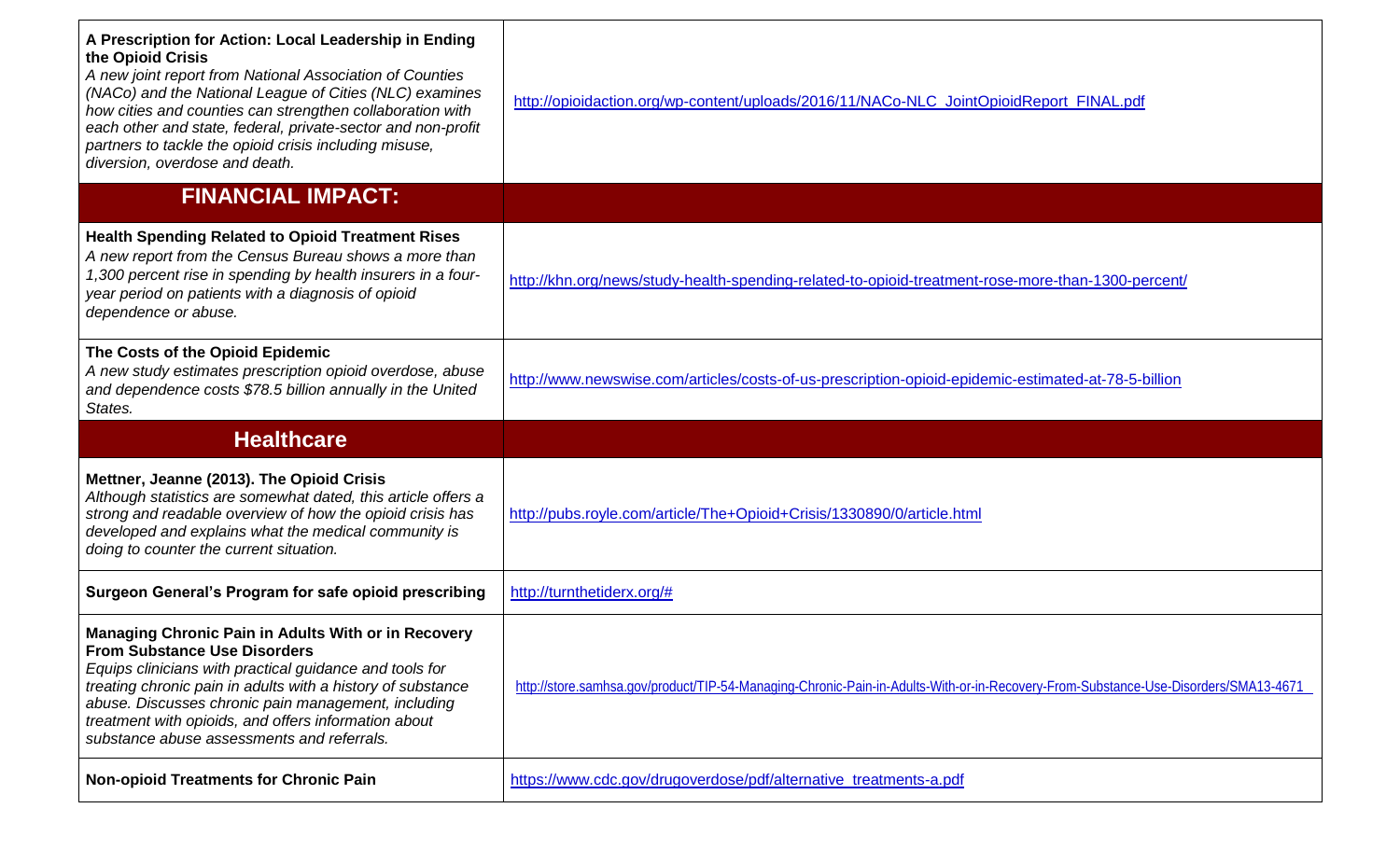| <b>Medication assisted treatment.</b><br>Eight ways to overcome resistance to medication-assisted<br>treatment                                                                                                                                                     | http://attcniatx.blogspot.com/2016/11/eight-ways-to-overcome-resistance-to.html?utm_content=buffer0be1e&utm_medium=social&utm_source=twitter.com&utm_campaign=buffer |
|--------------------------------------------------------------------------------------------------------------------------------------------------------------------------------------------------------------------------------------------------------------------|----------------------------------------------------------------------------------------------------------------------------------------------------------------------|
| TEDx Talk on Naloxone by Dr. Leana Wen                                                                                                                                                                                                                             | http://www.bhsbaltimore.org/2015/11/bhsb-board-chair-dr-leana-wens-ted-talk-stigma/                                                                                  |
| <b>Recovery Month Toolkit</b>                                                                                                                                                                                                                                      | https://www.thenationalcouncil.org/recovery-month-toolkit/                                                                                                           |
| <b>Behavioral Health</b><br>National Council for Behavioral Health                                                                                                                                                                                                 | https://www.thenationalcouncil.org/<br>https://www.thenationalcouncil.org/opioid-use-disorders/                                                                      |
| <b>Youth, Families and Young Adults</b>                                                                                                                                                                                                                            |                                                                                                                                                                      |
| Substance Use in Minnesota - youth specific data                                                                                                                                                                                                                   | http://sumn.org/                                                                                                                                                     |
| <b>Parents360 Rx Action Toolkit</b><br>A community education resource that can be used by<br>professionals from law enforcement, prevention and<br>treatment to share information about medicine abuse with<br>their friends, family, neighbors and organizations. | http://pact360.org/programs/parents360rx                                                                                                                             |
| Substance Use in Minnesota - youth specific data                                                                                                                                                                                                                   | http://sumn.org/                                                                                                                                                     |
| <b>Parents360 Rx Action Toolkit</b><br>A community education resource that can be used by<br>professionals from law enforcement, prevention and<br>treatment to share information about medicine abuse with<br>their friends, family, neighbors and organizations. | https://www.drugabuse.gov/publications/principles-substance-abuse-prevention-early-childhood/index                                                                   |
| <b>Principles of Substance Abuse Prevention for Early</b><br><b>Childhood</b>                                                                                                                                                                                      | https://www.drugabuse.gov/publications/principles-substance-abuse-prevention-early-childhood/index                                                                   |
| <b>Brain Development and Our Kids' Futures</b><br>The Adolescent Brain Cognitive Development Study,<br>conducted by the National Institute on Drug Abuse, is the<br>largest long-term study of brain development and child<br>health in the United States.         | https://www.drugabuse.gov/related-topics/adolescent-brain/longitudinal-study-adolescent-brain-cognitive-development-abcd-study                                       |
| <b>Partnership for Drug Free Kids</b>                                                                                                                                                                                                                              | http://www.drugfree.org/                                                                                                                                             |